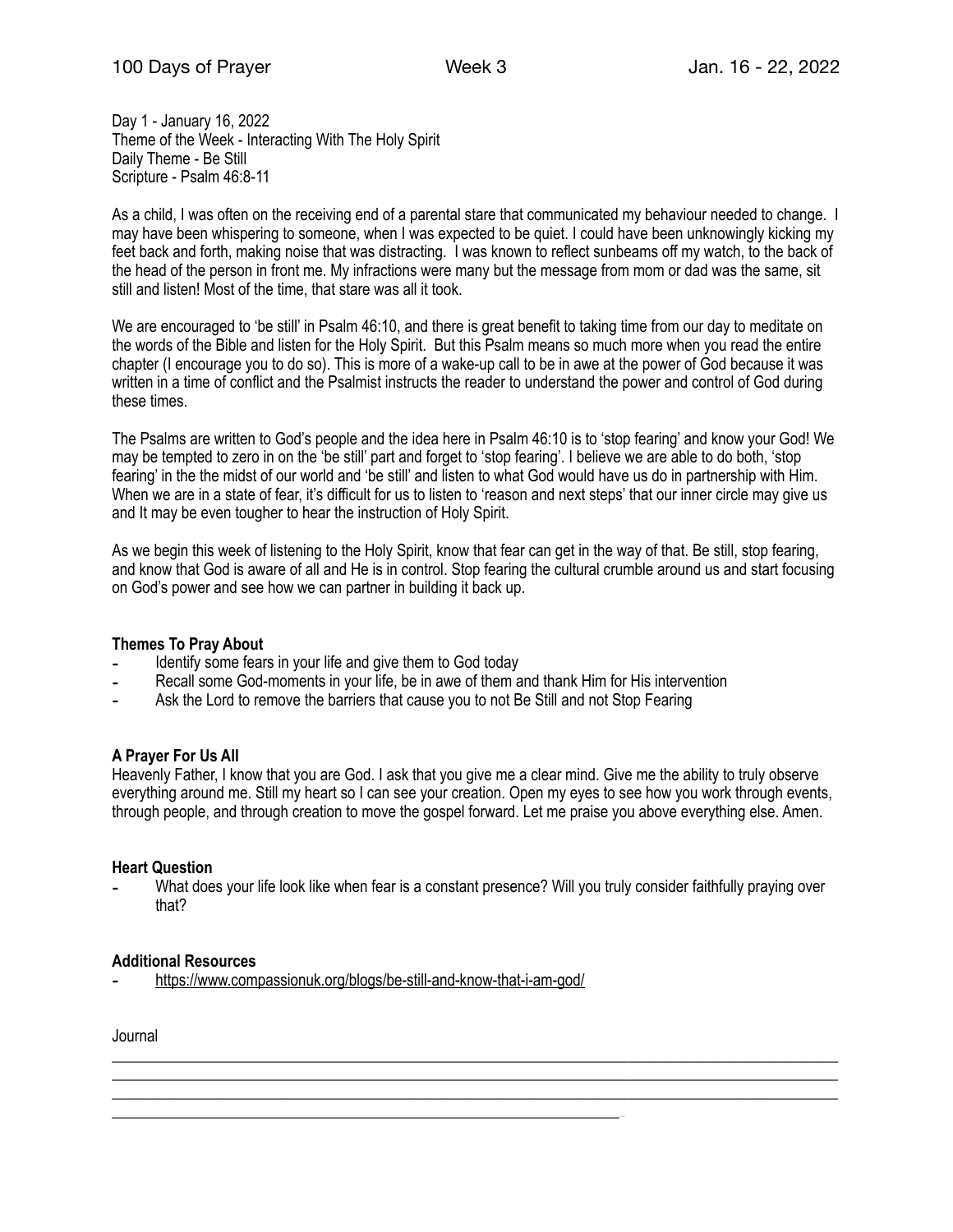Day 2 - January 17, 2022 Theme of the Week - Interacting With The Holy Spirit Daily Theme - Ask God…and Listen Scripture - Jeremiah 33.3

Before phones had memories with speed-dialling, we were forced to memorize phone numbers or pull out a four inch book and look those numbers up. You likely still remember the numbers that you called most often from days-goneby. Calling out to God doesn't require a number, but if it did you should remember JER333 (Jeremiah 33.3). Today, let's simply break this verse down to be reminded of what is available to us.

## **First - "Call to me…".**

Simply amazing, isn't it? The Lord God knows you and He desires to hear from you! And there is no busy signal because JER333 tell us…

## **Second - "…and I will answer you…"**

That call will be picked up. It may have to ring for a while but it will be picked up in His timing. As we seek Him, praying for truth (and that truth may not match the answer we think is best), we have the joy of being in His presence and having our faith built up. Scripture gives us the fact that as we call Him to seek truth, He shares with us…

## **Third - "…and tell you great and unsearchable things…"**

God's ways are revealed, His wisdom is shared, our path ahead is illuminated. Listen to Paul's words in Romans 11:33, "The depth of the riches of the wisdom and knowledge of God! How unsearchable his judgments, and his paths beyond tracing out!"

#### **And fourth - "…you do not know."**

As we mature, as we study God's Word, as we seek Him, then we should discover that there are many things we just don't know. Instead of being frustrated, we need to realize that the only thing to do is, 'totally surrender to Him.' He calls us to trust Him and to wait expectantly for Him to tell us the most amazing things that we don't yet know or even comprehend.

#### **Themes to pray over**

- Praise God for the promise of answering us
- Praise God that He will reveal His truth to you
- Pray that you will have a teachable spirit

#### **A prayer for us all**

Heavenly Father, thank You that You are a good and faithful God Whose Word stand fast for ever and ever. Thank You that You are a listening God Who hears the calls and cries of Your people, and thank You for the many precious promises that will never fail - because You are faithful and true to Your Word. It is wonderful to know that faithful people of God, like Jeremiah, were prepared to endure mocking, loneliness, imprisonment, and rejection, so we might have the holy Scriptures which guide us into all truth. I cry out to You to open my ears for Your voice, to know how to best serve You. Praise Your holy name, AMEN.

\_\_\_\_\_\_\_\_\_\_\_\_\_\_\_\_\_\_\_\_\_\_\_\_\_\_\_\_\_\_\_\_\_\_\_\_\_\_\_\_\_\_\_\_\_\_\_\_\_\_\_\_\_\_\_\_\_\_\_\_\_\_\_\_\_\_\_\_\_\_\_\_\_\_\_\_\_\_\_\_\_\_\_\_\_\_\_\_\_\_\_\_\_ \_\_\_\_\_\_\_\_\_\_\_\_\_\_\_\_\_\_\_\_\_\_\_\_\_\_\_\_\_\_\_\_\_\_\_\_\_\_\_\_\_\_\_\_\_\_\_\_\_\_\_\_\_\_\_\_\_\_\_\_\_\_\_\_\_\_\_\_\_\_\_\_\_\_\_\_\_\_\_\_\_\_\_\_\_\_\_\_\_\_\_\_\_ \_\_\_\_\_\_\_\_\_\_\_\_\_\_\_\_\_\_\_\_\_\_\_\_\_\_\_\_\_\_\_\_\_\_\_\_\_\_\_\_\_\_\_\_\_\_\_\_\_\_\_\_\_\_\_\_\_\_\_\_\_\_\_\_\_\_\_\_\_\_\_\_\_\_\_\_\_\_\_\_\_\_\_\_\_\_\_\_\_\_\_\_\_

#### **Heart Question**

What do you feel gets in the way of you hearing the answers of God?

\_\_\_\_\_\_\_\_\_\_\_\_\_\_\_\_\_\_\_\_\_\_\_\_\_\_\_\_\_\_\_\_\_\_\_\_\_\_\_\_\_\_\_\_\_\_\_\_\_\_\_\_\_\_\_\_\_\_\_\_\_\_\_\_\_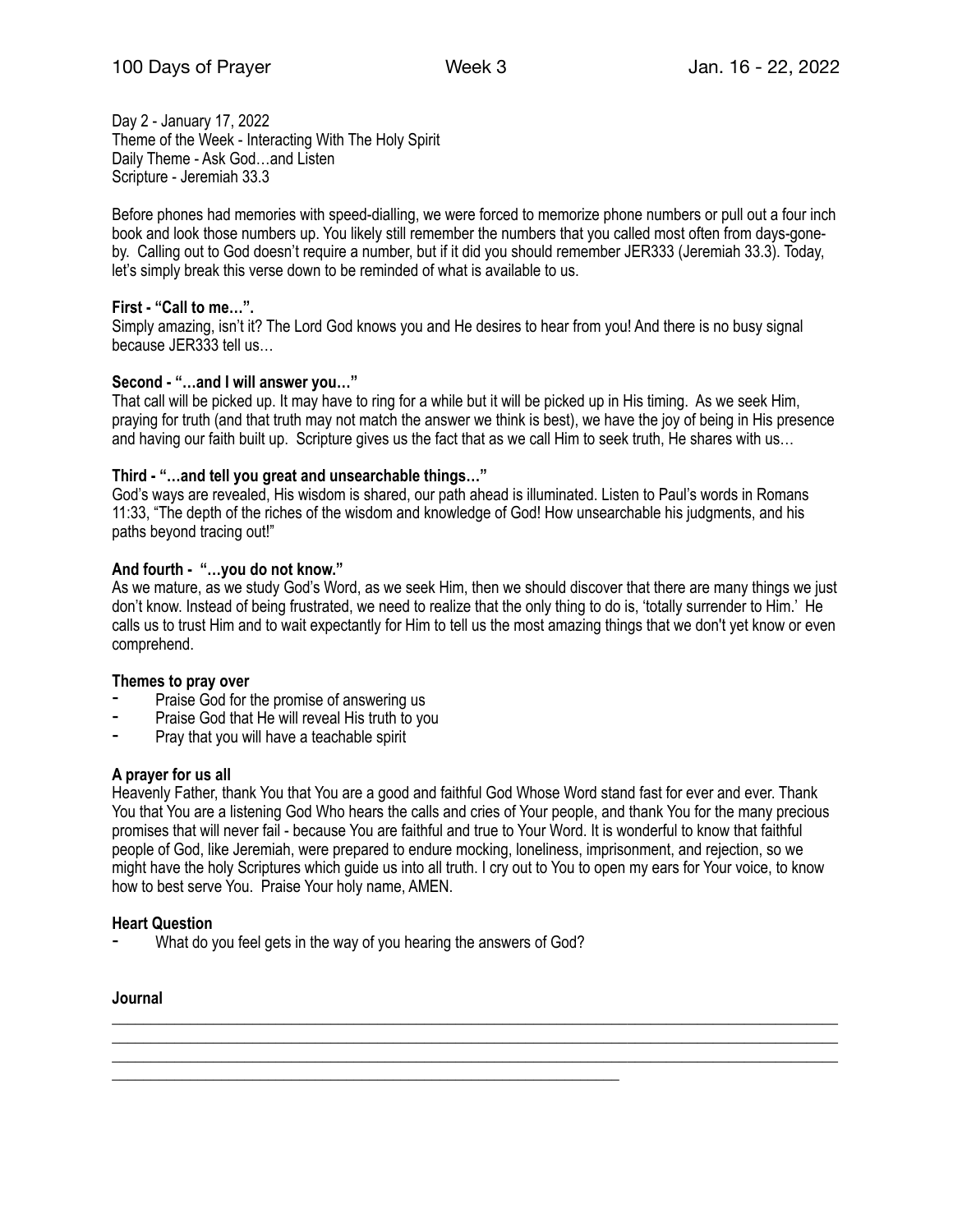Day 3 - January 18, 2022 Theme of the Week - Interacting With The Holy Spirit Daily theme - The Holy Spirit Will Tell You Scripture - John 16:12-14 (Key verse 13).

One of my favourite experiences was spending a school year interning with a professor in seminary. As I followed in his footsteps that year, I had no idea the places I would end up or what I would learn. By shadowing him in classes, meetings, conferences and travelling across the United States, I was able to observe, pick his brain and glean wisdom. The key in the midst of all that was simply spending time alone with him and it didn't take long until I could predict how he would react or what his words would be in various situations.

As we press on in the 100 Days of Prayer, we are focusing this week on the importance of hearing the Holy Spirit. One of the keys of 'listening to the Spirit' is spending time with Him and getting to know His personality. We realize He has a voice and His leadership resonates in a certain way in our lives. There are 2 keys to experiencing this; 1- One-on-one time with the Holy Spirit, don't wait until a corporate gathering of church, 2- have your Bible right with you as well. It's vital to know that the Holy Spirit and the Bible mesh together perfectly, neither will contradict the other.

Is the Holy Spirit leading you to something (or away from something)? Then take the time to search to see what the Bible says about that. This isn't an aspect of one hand not knowing what the other hand is doing. Seek the confirmation and you'll begin to cement how the Holy Spirit's leadership and voice sounds in your life.

## **Themes to pray**

- Thank God for the tour quide (Holy Spirit) and atlas (Bible) in your life
- Pray for a continued passion to spend 1-on-1 time with Him
- Continue praying for a spirit of submission in your life

### **A prayer for us all**

Heavenly Father, thank You for the gift of the indwelling Holy Spirit. I pray that I may have ears that are spiritually attuned to hear His voice.. eyes that are willing to see spiritual truths.. a heart that is submitted to His guidance and correction and a teachable spirit - so that in His grace I may be guided into all truth. This I ask in Jesus name, AMEN.

\_\_\_\_\_\_\_\_\_\_\_\_\_\_\_\_\_\_\_\_\_\_\_\_\_\_\_\_\_\_\_\_\_\_\_\_\_\_\_\_\_\_\_\_\_\_\_\_\_\_\_\_\_\_\_\_\_\_\_\_\_\_\_\_\_\_\_\_\_\_\_\_\_\_\_\_\_\_\_\_\_\_\_\_\_\_\_\_\_\_\_\_\_ \_\_\_\_\_\_\_\_\_\_\_\_\_\_\_\_\_\_\_\_\_\_\_\_\_\_\_\_\_\_\_\_\_\_\_\_\_\_\_\_\_\_\_\_\_\_\_\_\_\_\_\_\_\_\_\_\_\_\_\_\_\_\_\_\_\_\_\_\_\_\_\_\_\_\_\_\_\_\_\_\_\_\_\_\_\_\_\_\_\_\_\_\_

#### **Heart Question**

Be honest...do you have the Bible with you when you pray? Will you commit to seek confirmation from Scripture with what you feel the Holy Spirit telling you?

\_\_\_\_\_\_\_\_\_\_\_\_\_\_\_\_\_\_\_\_\_\_\_\_\_\_\_\_\_\_\_\_\_\_\_\_\_\_\_\_\_\_\_\_\_\_\_\_\_\_\_\_\_\_\_\_\_\_\_\_\_\_\_\_\_\_\_\_\_\_\_\_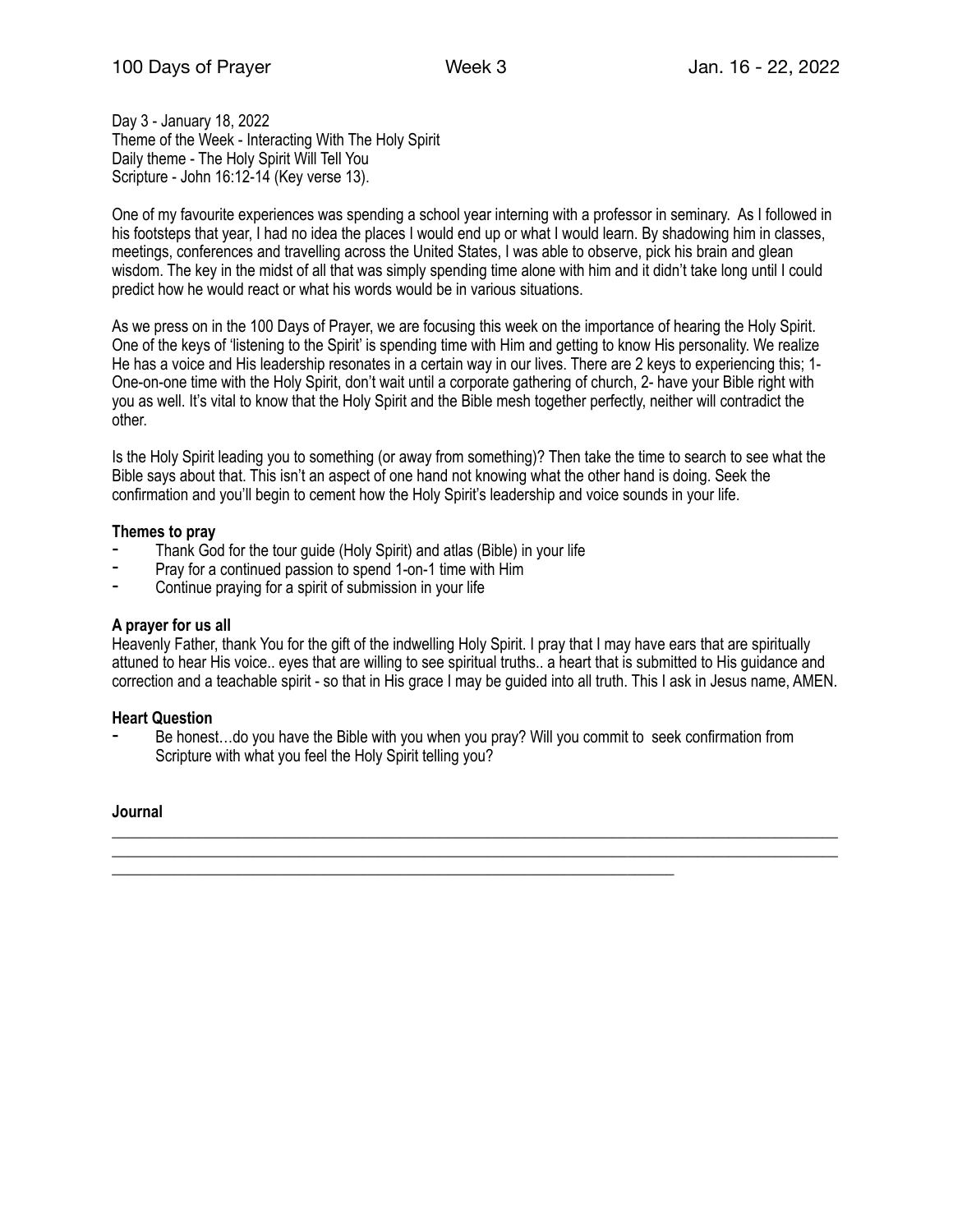Day 4 - January 19, 2022 Theme of the Week - Interacting With The Holy Spirit Daily Theme - Expectant of an Answer Scripture - Psalm 5:3

As is often the case, when we compare ourselves to others we will usually lose. There is always someone better at whatever subject you are comparing. I highly discourage you from playing this game...unless it's used to inspire you!

Today as you read Psalm 5, my hope is that you won't compare yourself to David in verse 3 and feel discouraged because you may not pray daily like him (In the morning, Lord, you hear my voice; in the morning I lay my requests before you). Prayer was systematic in David's life; faithful, orderly and my guess is that it wasn't a simple routine in his mind in which he was trying to get on God's good side.

I feel that David was excited to pray and interact with God in this fashion because of what he says next in verse 3,' in the morning I lay my requests before you and wait expectantly.' David recognized that that his prayer life was a 2 way experience and interaction, that God was going to speak or act in a way that would reveal direction in David's life. David expected it!

We pray to the same God as David and we need to have the same expectant attitude that he had. As we lean into God and submit to Him, we can expect to hear from Him. In the midst of these 100 Days of Prayer, we are anticipating God's revelation to us. That is exciting! May each of us be inspired by David's spiritual life and pursue the Lord in a similar fashion.

## **Themes to pray**

- Pray for a change of heart to expect to hear from God
- Ask God to reveal His plans for His glory
- Pray to play a role in that

# **Prayer**

Heavenly Father, thank You for Your mercies which are new every morning. Help me to be regular, systematic, orderly and faithful in my prayer-life and may I come into Your presence with joyful expectation, knowing that You are a God Who hears and answers prayers - in Your own way and in Your own time - this I ask in Jesus name, AMEN.

#### **Heart Question**

Do you feel your prayer life is driven more by a feeling of obligation and not expecting to hear from God.? Why is that?

\_\_\_\_\_\_\_\_\_\_\_\_\_\_\_\_\_\_\_\_\_\_\_\_\_\_\_\_\_\_\_\_\_\_\_\_\_\_\_\_\_\_\_\_\_\_\_\_\_\_\_\_\_\_\_\_\_\_\_\_\_\_\_\_\_\_\_\_\_\_\_\_\_\_\_\_\_\_\_\_\_\_\_\_\_\_\_\_\_\_\_\_\_ \_\_\_\_\_\_\_\_\_\_\_\_\_\_\_\_\_\_\_\_\_\_\_\_\_\_\_\_\_\_\_\_\_\_\_\_\_\_\_\_\_\_\_\_\_\_\_\_\_\_\_\_\_\_\_\_\_\_\_\_\_\_\_\_\_\_\_\_\_\_\_\_\_\_\_\_\_\_\_\_\_\_\_\_\_\_\_\_\_\_\_\_\_

# **Additional Resources**

Song of Psalm 5 https://www.youtube.com/watch?v=dIwtoTrEhvM

\_\_\_\_\_\_\_\_\_\_\_\_\_\_\_\_\_\_\_\_\_\_\_\_\_\_\_\_\_\_\_\_\_\_\_\_\_\_\_\_\_\_\_\_\_\_\_\_\_\_\_\_\_\_\_\_\_\_\_\_\_\_\_\_\_\_\_\_\_\_\_\_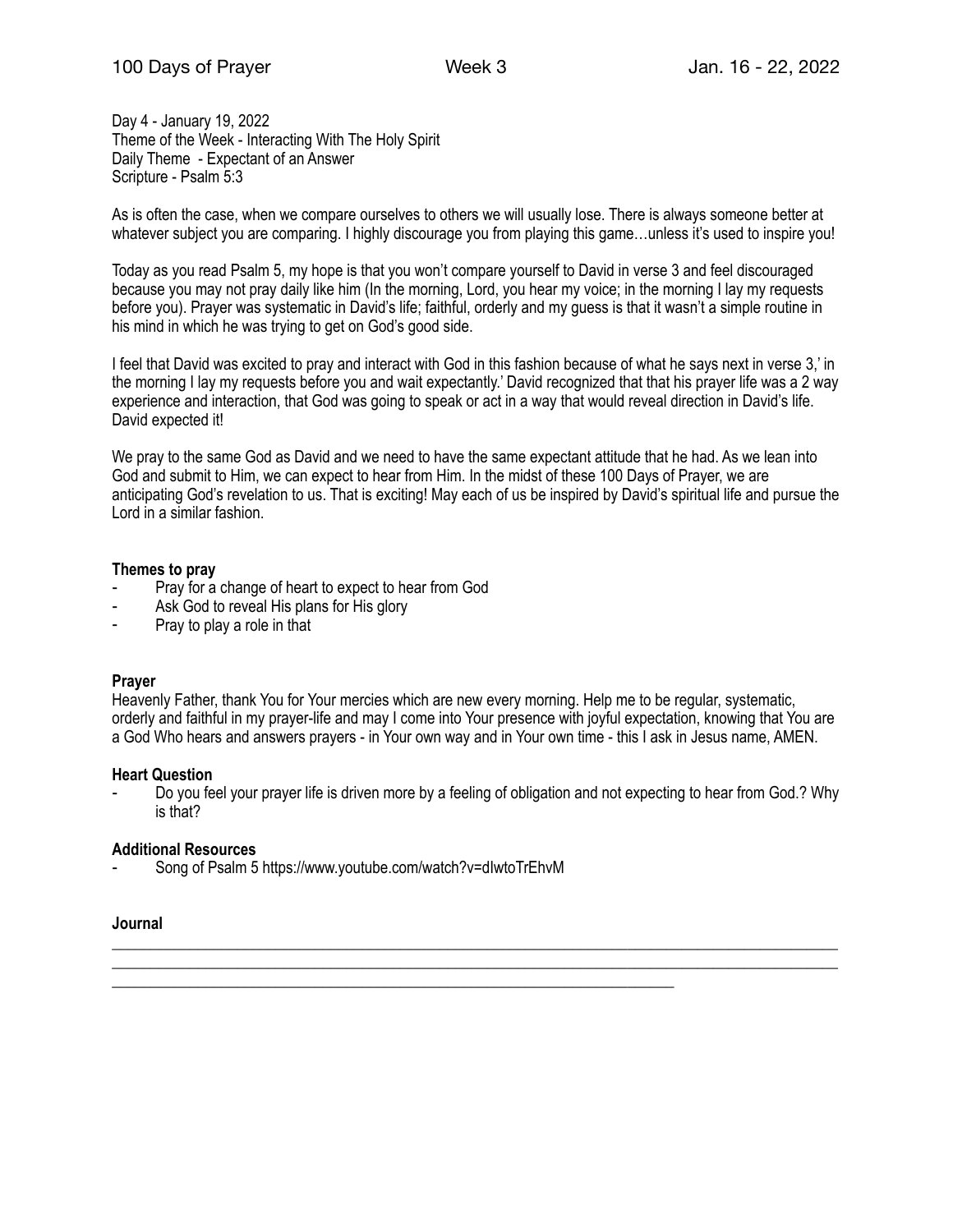Day 5 - January 20, 2022 Theme of the Week - Interacting With The Holy Spirit Daily Theme - Watching For Holy Spirit Signs Scripture - Galatians 5:16-26

Watching for signs can mean that change is on the horizon. You may be watching for signs of spring with the arrival of certain birds or buds on the trees. You may be travelling far from home and watching for the signs of where to exit the highway, ready to experience new destinations. But when it come to the spiritual life, what signs do we look for in order to determine change?

The Apostle Paul tells the Galatians to "walk by the Spirit" and "keep in step with the Spirit" and he focuses their attention not on the Spirit's *gifts*, but on the Spirit's *fruit*. So if we want to know whether we are keeping in step with the Spirit, or whether we need to find his footsteps again, we should consider love, joy, peace, patience, kindness, goodness, faithfulness, gentleness, and self-control.

When the fruit is appearing in our lives, then we are in a better position see the signs of the Holy Spirit and hear Him. A good practice is to reflect at the end of each day…are there signs of the Holy Spirit in your life?

## **Themes to pray today**

- Thank God for signs of His presence in our lives
- Ask Him to reveal 'fruit' stands in your life that need your attention

### **Prayer**

Heavenly Father, I realize how quickly and easily I can move from trusting You to doubting Your Word, when things do not go the way that I expect. I pray that like the men and women of faith in Hebrews, my trust in You will not falter. Help me to earnestly seek You day by day, for I know that only as Christ lives in and through me, by faith, can I be pleasing in Your sight. In Jesus' name, AMEN.

\_\_\_\_\_\_\_\_\_\_\_\_\_\_\_\_\_\_\_\_\_\_\_\_\_\_\_\_\_\_\_\_\_\_\_\_\_\_\_\_\_\_\_\_\_\_\_\_\_\_\_\_\_\_\_\_\_\_\_\_\_\_\_\_\_\_\_\_\_\_\_\_\_\_\_\_\_\_\_\_\_\_\_\_\_\_\_\_\_\_\_\_\_ \_\_\_\_\_\_\_\_\_\_\_\_\_\_\_\_\_\_\_\_\_\_\_\_\_\_\_\_\_\_\_\_\_\_\_\_\_\_\_\_\_\_\_\_\_\_\_\_\_\_\_\_\_\_\_\_\_\_\_\_\_\_\_\_\_\_\_\_\_\_\_\_\_\_\_\_\_\_\_\_\_\_\_\_\_\_\_\_\_\_\_\_\_ \_\_\_\_\_\_\_\_\_\_\_\_\_\_\_\_\_\_\_\_\_\_\_\_\_\_\_\_\_\_\_\_\_\_\_\_\_\_\_\_\_\_\_\_\_\_\_\_\_\_\_\_\_\_\_\_\_\_\_\_\_\_\_\_\_\_\_\_\_\_\_\_\_\_\_\_\_\_\_\_\_\_\_\_\_\_\_\_\_\_\_\_\_

# **Heart Question**

What does a 'fruit of the Holy Spirit' self check reveal in your life today?

\_\_\_\_\_\_\_\_\_\_\_\_\_\_\_\_\_\_\_\_\_\_\_\_\_\_\_\_\_\_\_\_\_\_\_\_\_\_\_\_\_\_\_\_\_\_\_\_

#### **Additional Resources**

⁃ <http://oakwoodmn.org/wp-content/uploads/2018/05/Fruit-of-the-Spirit-Self-Assessment.pdf>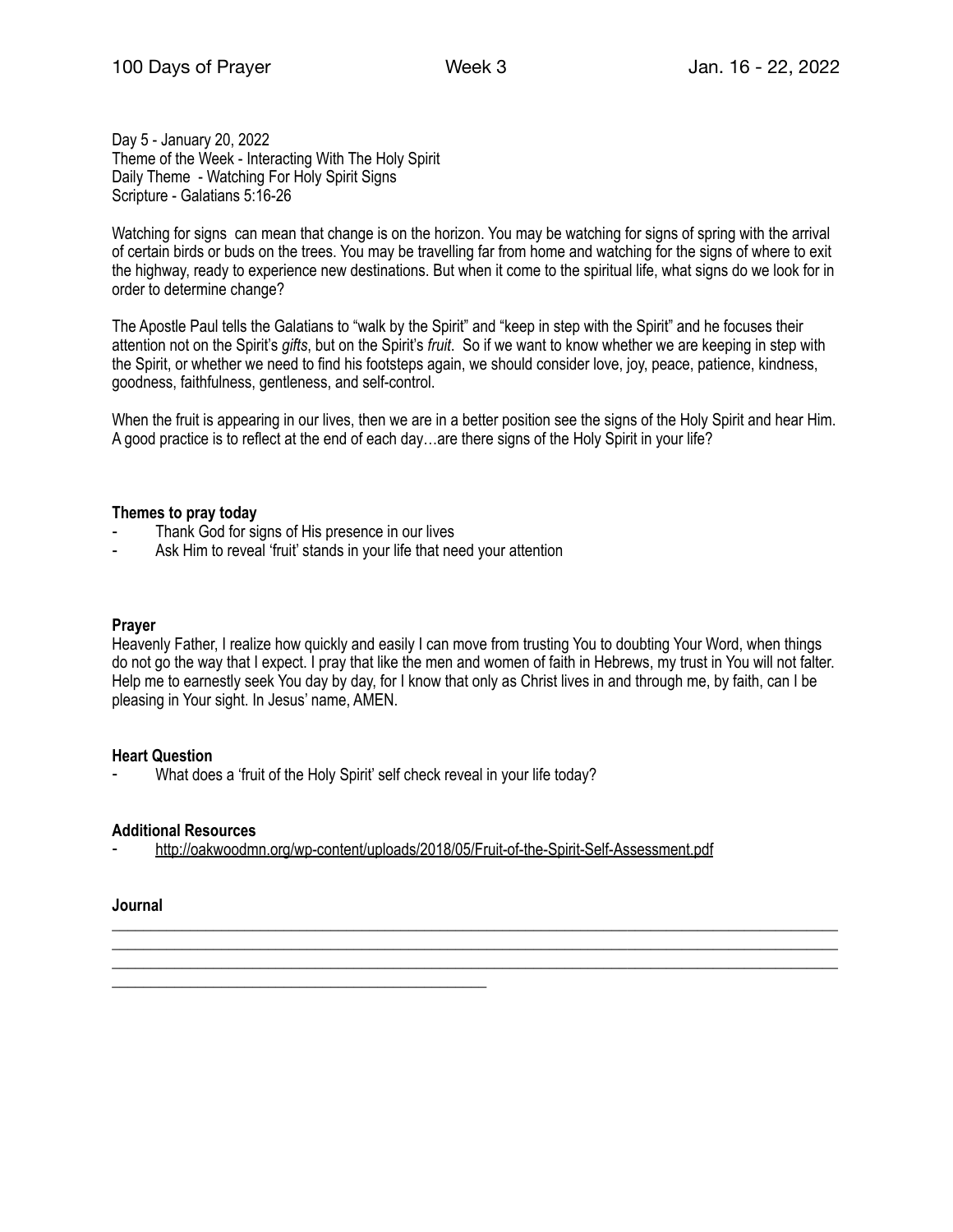Day 6 - January 21, 2022 Theme of the Week - Interacting With The Holy Spirit Daily Post - Waiting on the Spirit Scripture - Psalm 27:7-14

As we focus on interacting with the Holy Spirit this week, we need to realize that part of that interaction may be us having to wait on Him for guidance. Sometimes the Lord directs quickly, other times we need to faithfully stay the course and patiently wait as we continue to pray.

Waiting on the Lord involves the confident expectation of a positive result in which we place a great hope., according to Charles Ryrie. This expectation is based on knowledge of and trust in God. David asked God for wisdom, direction (verse 11), and protection (verse 12), wholly believing he would "see the goodness of the LORD in the land of the living" (verse 13). Those who wait on the Lord can fully expect Him to fulfill their hope:

David had to wait at times for God's direction, as do we thousands of years later. But if we spend time getting to know God, we start to recognize how the leadership of the Holy Spirit works in our lives (remember our devotional from earlier in the week?) So as we patiently wait in prayer, expecting Him to answer, we'll be ready to act as He directs in His timing.

# **Themes to pray over**

- Ask for an extra measure of faith and patience in your prayer life
- Thank God for that 'renewed hope' each morning in your life
- Return to those prayer items that you may have given up on
- ⁃ Pray, as David, to 'see the goodness of the LORD in the land of the living'

## **A prayer for us all**

Dear heavenly Father, You are my sufficiency and strength, my light and my life - my all in all . I pray that when dark clouds of unknowing loom across my heart that I immediately call to mind the wonderful truth of Who You really are, and of the wonderful security and eternal salvation I have in Christ, in Whose name I pray, AMEN.

\_\_\_\_\_\_\_\_\_\_\_\_\_\_\_\_\_\_\_\_\_\_\_\_\_\_\_\_\_\_\_\_\_\_\_\_\_\_\_\_\_\_\_\_\_\_\_\_\_\_\_\_\_\_\_\_\_\_\_\_\_\_\_\_\_\_\_\_\_\_\_\_\_\_\_\_\_\_\_\_\_\_\_\_\_\_\_\_\_\_\_\_\_ \_\_\_\_\_\_\_\_\_\_\_\_\_\_\_\_\_\_\_\_\_\_\_\_\_\_\_\_\_\_\_\_\_\_\_\_\_\_\_\_\_\_\_\_\_\_\_\_\_\_\_\_\_\_\_\_\_\_\_\_\_\_\_\_\_\_\_\_\_\_\_\_\_\_\_\_\_\_\_\_\_\_\_\_\_\_\_\_\_\_\_\_\_

#### **A Heart Question**

What is the prayer request that you deem 'hopeless'? You know what you have to do right now!

#### **Additional Resources**

https://www.gccgilbert.org/blog/2020/4/23/9-ways-we-wait-upon-the-lord

\_\_\_\_\_\_\_\_\_\_\_\_\_\_\_\_\_\_\_\_\_\_\_\_\_\_\_\_\_\_\_\_\_\_\_\_\_\_\_\_\_\_\_\_\_\_\_\_\_\_\_\_\_\_\_\_\_\_\_\_\_\_\_\_\_\_\_\_\_\_\_\_